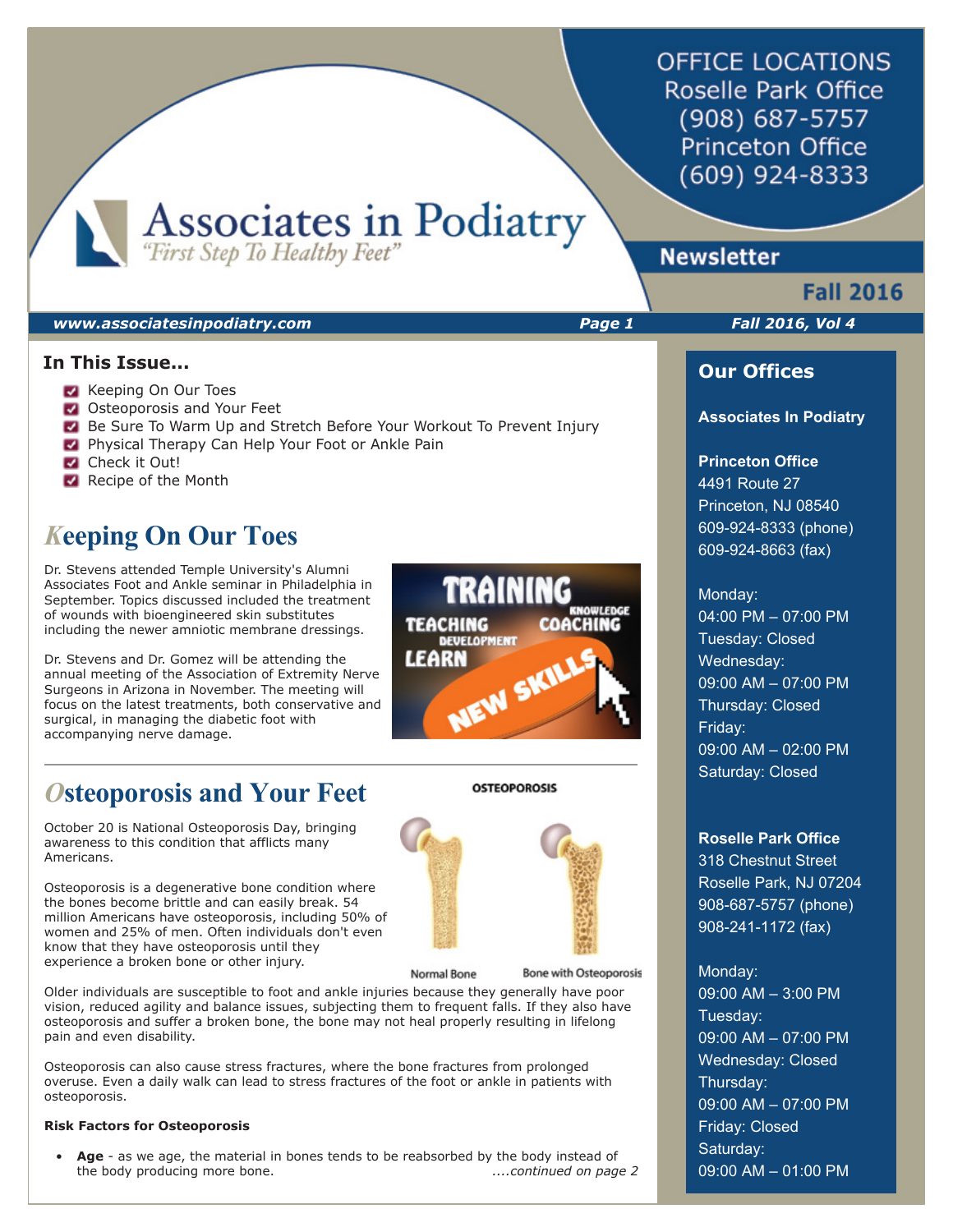# *....continued from page 1 O***steoporosis and Your Feet**

- **Gender** women are more likely to have osteoporosis than men.
- **Body type** larger people tend to acquire more bone mass in their youth. Those with smaller body frames are more likely to suffer from osteoporosis.
- **Diet** lacking in calcium and vitamin D.
- **Other** excessive use of tobacco or alcohol can cause osteoporosis, as can a sedentary lifestyle and long-term use of steroid medications.

#### **Treatment for Those with Osteoporosis**

Many modern medications for osteoporosis can stimulate new bone growth as well as prevent further bone loss. Ask your doctor if these can work for you.

Protect your feet if you have osteoporosis by wearing shoes even around the house to avoid breaking your toes. Most in-home falls occur with individuals going barefoot or wearing only socks.

Remove anything in your home or yard that can cause a fall, such as loose throw rugs, electrical wires or lawn furniture. Provide good lighting and handrails for stairways.

#### **Preventing Osteoporosis**

Prevent osteoporosis before it happens:

- Improve your diet by including calcium-rich choices such as low-fat dairy foods, dark green vegetables and nuts.
- Talk to your doctor about calcium and vitamin D supplements.
- Increase your exercise especially weight-bearing and strengthening workouts.
- Reduce alcohol consumption and stop smoking.

Please let us know if you have any foot, ankle or heel pain - we can help!

# *B***e Sure To Warm Up and Stretch Before Your Workout To Prevent Injury**

Were you inspired by the Rio Summer Olympics to recommit to your workouts? Congratulations! Regular exercise can help reduce your weight and improve your cardiovascular health as well as lessen your risk of type 2 diabetes and some cancers, strengthen bones and muscles and improve your mental outlook.

To prevent injury, whether you are beginning an exercise program or are a veteran athlete, it's essential to warm up and do some mild stretches before beginning your activities:

- Never stretch cold muscles. Warm yourself up with 3-5 minutes of walking in place or doing a slow jog.
- Stick to dynamic stretches with slow, controlled movements before a workout, rather than holding a stretch. In other words, keep moving! Try these for about 30 seconds each, and repeat twice:
	- o Take a few steps lifting your legs straight out in front of you to stretch the hamstrings.
	- o Bring your knees up toward your chest as you jog or walk.
	- o Try to kick yourself in the butt while walking or jogging.
- If you're a yoga buff, try 2 minutes of sun salutations as dynamic stretches before a workout. You can make the downward-facing dog movement dynamic by lifting alternate legs or pedaling your feet.

Don't forget your upper body too! Lift your arms and stretch side to side. Slowly swing arms in circles in both directions.

Static stretches, where you hold a stretch for several seconds, are most beneficial *after* your workout to lengthen muscles and improve flexibility. Only hold the stretch to the point of slight discomfort - if it hurts, you're pushing too hard.





on Yelp



# **History FootNote**

Female Egyptian mummies with a curved spine, indicating that they suffered from osteoporosis, have been found dating back 4,000 years.

## **Celebrity Foot Focus**

Ursula Andress, Blythe Danner and Sally Field all have osteoporosis. Gwyneth Paltrow has osteopenia, a condition with decreased bone density which can lead to osteoporosis.

## **Joke of the Month**



Two monsters went to a Halloween party. Suddenly one said to the other,

"A lady just rolled her eyes at me. What should I do?" "Be a gentleman and roll them back to her."

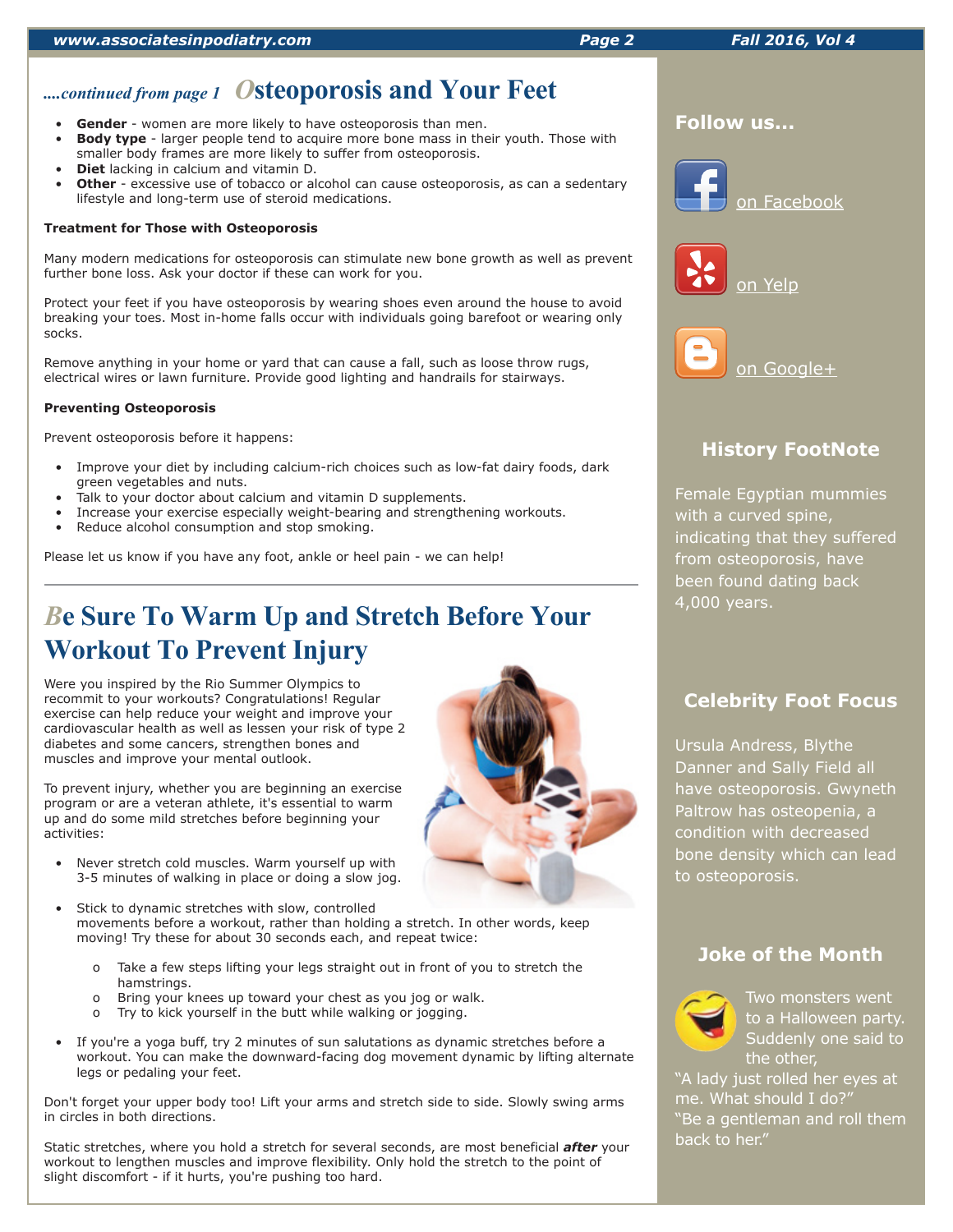# *P***hysical Therapy Can Help Your Foot or Ankle Pain**

October is National Physical Therapy Month. At our practice, we often refer our patients for physical therapy during or after treatment of foot, ankle or heel pain.

Physical therapy can help relieve pain and swelling that are problematic in many foot conditions. Physical therapy treatments can increase flexibility and range of motion, strengthen muscles, support correct structural alignment and help a patient regain stability and balance.

## **Physical Therapy Helps Many Foot and Ankle Problems**

A series of physical therapy treatments can helps patients recover from:

- Sports injuries or overuse
- Foot or ankle surgery
- Heel pain plantar fasciitis
- Achilles tendonitis
- **Bursitis**
- Sever's disease
- Turf toe

Physical therapy can also help manage foot deformities such as flat feet, hammertoes and clubfoot. These treatments are also beneficial in managing chronic issues involving balance and ankle instability.

The physical therapist will incorporate a wide range of treatments based on the patient's condition, health and diagnosed injury or problem. Treatments can include targeted stretches and exercises, diathermy, electrical stimulation, massage, ultrasound and the application of heat and cold.

Physical therapy can be a very beneficial supplement to our treatment of your foot or ankle problem. Ask us if physical therapy treatments can help to reduce your discomfort.

# *C***heck it Out**

Jenny Ramos, Podiatric Medical Assistant, attended medical scribe training in Michigan in September. Jenny is taking the lead in helping other staff members with the electronic medical record system.

Associates in Podiatry is proud to welcome Michelle Gonzalez, our newest Medical Assistant, currently working in the Roselle Park office. Best of luck to Michelle.

# *R***ecipe of the Month Mexican Pumpkin Punch**

Here's a great recipe for your Halloween gathering. Perfect for the fall holidays!

# **Ingredients**

- 2 cups packed dark brown sugar
- 4 cinnamon sticks, preferably Mexican
- 1 29 -ounce can pure pumpkin (about 3 1/2 cups)
- 2 limes
- Splash of rum (optional)
- Pineapple chunks and/or pecans, for serving (optional) *....continued on page 4*





## **Visit our website and Order your Free Book Today!**



# **Trivia**

## *Which President of the United States was born on the 4th of October?*

- A. John F. Kennedy
- B. Franklin Roosevelt
- C. Rutherford B. Hayes
- D. John Adams

**Answer: C.** Rutherford B. Hayes